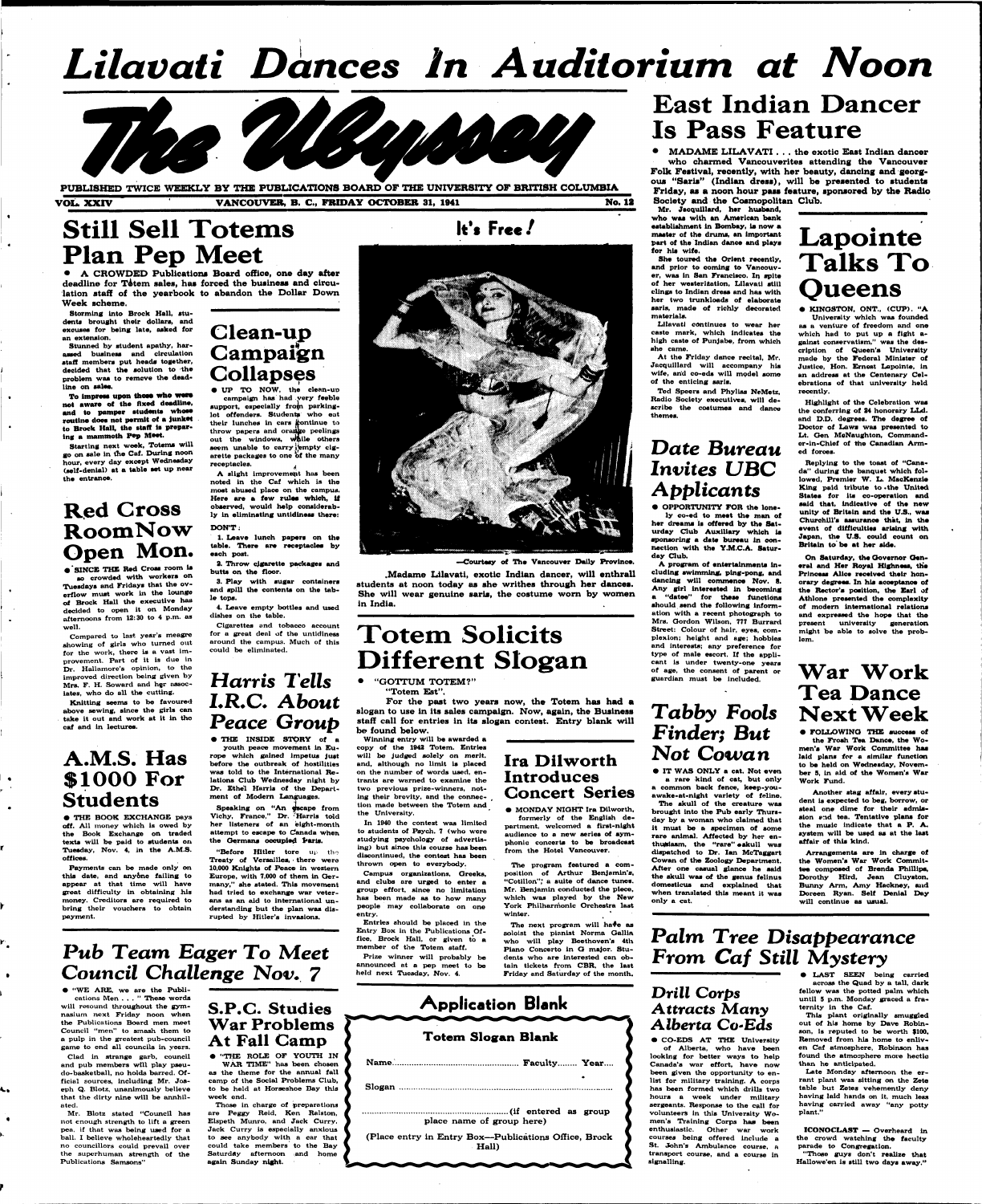## **From The Editor's Pen » Airforce Training**

• كَانْ الْمُسْرِّينَ الْمَرْسَدِ الْمَرْكَةِ مَنْ مَنْ يَرْبُونَ لَأَنْ بَاسَنَ الْأَنْبَاءَ الْمَرْ

**Another cog in the growing machinery of our university war effort takes its place today and will begin its function of giving future airmen of the RCAF their Initial training while working towards their academic degrees. We have finally followed other Canadian colleges Into the University Air Training Scheme, and because of the lateness of the term will have to work doubly hard to catch up to them.** 

**Therefore, we feel that mention ahould be made to students of an unparalleled opportunity to see our airmen in action which**  is present in Vancouver now.

**The rigid conditions of acceptance into the class has considerably narrowed it in numbers, but the turnout at the first meeting, and the figures of grads now in the airforce as compared to those in other forces, show that this branch of the servloe ls most popular at the university.** 

**We refer to "Target for Tonight", the authentic story of a bombing raid on Germany filmed by the R.A.F. and opening today at the Orpheum theater. After seeing**  this picture at a special showing earlier this **week, we are convinced that every man who**  **has any intention of joining the airforce must see it and realize exactly what he is letting himself in for. Everyone should see it, because only by this means can they fully appreciate the news stories of raids which they read in the newspapers.** 

**On the other hand, if the new olub and the fraternities will co-operate to cultivate better understanding between all men on the oampus, which they definitely can do,**  the result will be invaluable.

**You actually see from the pilot's seat in a big Wellington bomber the landscape which unfolds ^before the "skipper" as he**  guides his ship<sup>t</sup> over the Dover Straits, a**cross occupied France and along the narrow strip which is the Rhine, to his objective at Frelhausen. You feel your stomach take a**  loop as the giant bird swoops low with guns **blazing death at the Nazi anti-aircraft batteries, dodging piercing searchlights and**  machine-gun bullets. You catch the spirit **of the joyous air-crew when they see their bombs make direct hits on the railway and tank concentrations below.** 

**Yes we really believe you will have more genuine pride and admiration for the kids who carry out these operations when you have** *Been* **"Target for Tonight".** 

**We know it will make the fellows taking the training here all the more eager to be there doing their part.** 

## **Hyio-ou**

**Energetic freshmen on the campua.have oome forward vith an idea which haa floated mysteriously around here for severed**  years and have decided to make it a con**crete fact in the formation of the Hyio-Ou. In English, this means they are going to form a men's Phrateres.** 

**This is a most commendable move, and we hope the organisers will meet with sujocess in their venture. Everyone will agree that the existence of such a club ia a necessity.** 

**However, several factors should be taken into consideration by the youthful exponents and by every male undergraduate. These factors will have to be discussed and agreements made if the Hylu-Ou is to stand a chance of succeeding.** 

**Is this club going to materialize into an independent men's organization in direct opposition to fraternities? There is every possibility that it will, as have so many similar groups in the United States. If so,** 

**it will be unfortunate. Nothing whioh will stimulate dissention among members**  of the student body should be tolerated. **There is too muoh of that already.** 

**It is up to the fraternities. They are the, old established organizations; Hyiu-Ou is an infant oomposed mostly of new men. If they will get behind and push, a new day in college apirit will come into being.** 

**The fraternities should open their houses to meetings of the Hylu-Ou on alternate nights. Give the new club the facilities which they can provide to get organized and firmly established. Show the freshmen they really want them to get going, and help them with active support.** 

### $\overline{\bm{u}}$ hr Uhyssey **(MEMBER C.U.P.)**

**Office: Brock Memorial Building**  Phone ALma 1624

**For Advertising**  Standard Publishing Co. Ltd.<br>2182 W. 41st KErr. 181 **KErr. 1811.** 

**In the long run, this policy would prove the best for everyone concerned.** 

**Tueaday - \_ Lea Bewley Friday - Jack McMillan Sports Editors Jack McKlnlay and Jack Ferry News Manager .........Andy Snaddon** 

## One Man's Opinion **BY ANDY SNADDON**

**Staff Photographer ..........Allan Coe Exchange Editor Fllmer-Bennett** 

**Pub. Secretary ...............Pat Whelan** 

**The old grads who attended the annual Alumni Dinner in the Brock about a week ago received a bit of a shock when Lieut-Gov. W. C. Woodward, guest speaker for the evening gave them an idea of what business men think of University.** 

**Bill Oalt, OhwAt Otat-gfe. Jack Mathlaien, Jatfk Bmedlsy, Terry Taylor, Sherry Willsouks, Harry** 

**According to reports in the daily press, Mr. Woodward did not mince his words. He told the grads that university professors and students were too partial to socialism and they painted an unfair picture of capitalism. He advocated the teaching of gov-** **Franklin, and Gerry Spencer. CIRCVLATION** 

**ernment and the tenets of democracy, and more stressing of spiritual education.** 

**We are all for Mr. Woodward. Thjs day and age sees capitalism and capitalists attacked from all sides, and very few capitalists ever reply in a logical manner.** 

**So three cheers for Mr. Woodward. Let us hear more from the capitalists in defense of their system.** 

**But let us also investigate Wr. Woodward's ideas. Let us consider the charge of socialism in the University.** 

**First of all we think that it is safe to assume that even Mr. Woodward will ad**mit that there are many things wrong with **the present system. Then naturally we must consider what must be done to correct these faults.** 

**The** Commander.. **849.50 The** Mercury **839.30 BYRNES TYPEWRITERS LTD.**<br>eymour st. 592 Seymour St.

**The university carries many courses of study on the present form of government. It is only natural that the faults of the system are brought out in these courses. And, as most of the socialist theories have never been put to practical tests, the reds and light pinks have ammunition to attack without being attacked in return.** 

**The value of the radical point of view, however, cannot be discounted. Very frequently in the past ideas which were called "radical" and "Communistic", have turned up in a modified form in the platforms of conservative parties.** 

**If we did not have radicals, things would not change for the better as quickly as they do.** 

**Mr. Woodward's claim that the capitalists must be progressive to succeed is true. The trouble is that his progress is not always of benefit to the community. Certainly some people are born to be exploited, but the capitalist who feels that this exploitation should be carried to the point, where slums are an accepted part of our social set-up, is going too far.** 

**So let us have our radicals and our socialists. They will provide the ideas that will set capitalism back on its feet.** 

**The university, Mr. Woodward, represents a cross-section of opinion, in spite of the lack of practical training. Here at U.B.C. wa have the sons of capitalists ready to follow in father's foot-steps, and we have men and women who are working their way through and who have seen the problem's of the other half—the half that crowds your bargain basements. So that a student with an open mind can gain much here. It is here that he is expected to listen to all sides of a question before making a decision. The student who comes here with a mind closed to all arguments but his own, will gain nothing and will lose out in the long run.** 

**The others will go forward to become leaders in the community.** 

**Capitalism is much at fault for the crimes with which it is charged by radicals.** 

**So please don't judge a university by the few political screwballs it turns loose.** 

**Rather please look around and note the number of university men who are doing their part in trying to aid the country out of the difficulties which it is in.** 

**The writer feels that Capitalism is the best system for a democratic way of life, and that the democratic way is the best way. Thus I have been trained in school and university.** 

**And please let us hear more in defense of your capitalists Mr. Woodward. Capitalism can use a defense and successful men**  such-as yourself should come out more often **and let the rest of the world have their view-point. »** 

**Issued twice weekly by the Students Publication Board of the**  Alma Mater Society of the Univer**alty of Britiah Columbia.** 

> **Campua Subscription—fl.50 Mall Subscriptions—f2.00**

**EDITOR-IN-CHIEF ARCHIE PATON Senior Edltora** 

**Associate Editors Lucy Berton, Margaret Reid** 

**REPORTORLAL STAFF** 

**Ollbert Baal, Oraham BalUle, Jean BeverldgeJohn Boyd, Eleanor Bryant, Harold Burks, Hugh Cooke, Lee Oldney, Betty Hern, Sheila Hicks, Jack Kingston, Basil McDonald, Marjorie Saunders, John Scott, Molra Sweeney, Viv**ian Temple, Letitia Tierney, Bob **Wallace, Vivian Vincent, Charles Johsnson, Frances Faulkes, Bill Myhlll-Jones, Key Bu-hildd, John Oummow.** 

### SPORTS THEORISING

**Bob Menohlons, Joyce Smith, Hubert McKensle.** 

## **• AYeat Ago. .**

**• COUNCIL celebrated the week**  ending November '1, 1941, by **Issuing their annual challenge for the Pub-Council basketball game. Oeneral Margeson published his communique** staling, **"The**  superiority **of** the Pub's armed forces is undeniable." Then Council backed out with **o** weak plea for a week's postponement . . The Periodical Room moved downstairs in the Library from their former abode now used as the Extension Library . . . Hand-book results revealed that "MacDonald" was the most common name on the campus . . . Dr. Morsh created **a flutter when** he instructed his Psych 9 class to peruse neckers to **"Shoot me the low down on college sentiment . . . Aggies with pitchfork and shovel, forged to the fore ln the Cleanup Campaign.** 

**BOOK EXCHANGE—Due to the lack ot selection of texts, the Book Exchange will remain closed until further notice.** 



**LADY JANE Dress Shop 2585 Granville BAy. 1878 "Wild Geese Callin-" also "Moon Over M'irai with Betty Grable STR A ND "Tom, Dkk, and Harry" also "Man at Large" DOMINION** 





THE COCA-COLA COMPANY OF CANADA, LIMITED Vancouver, **B. C.**